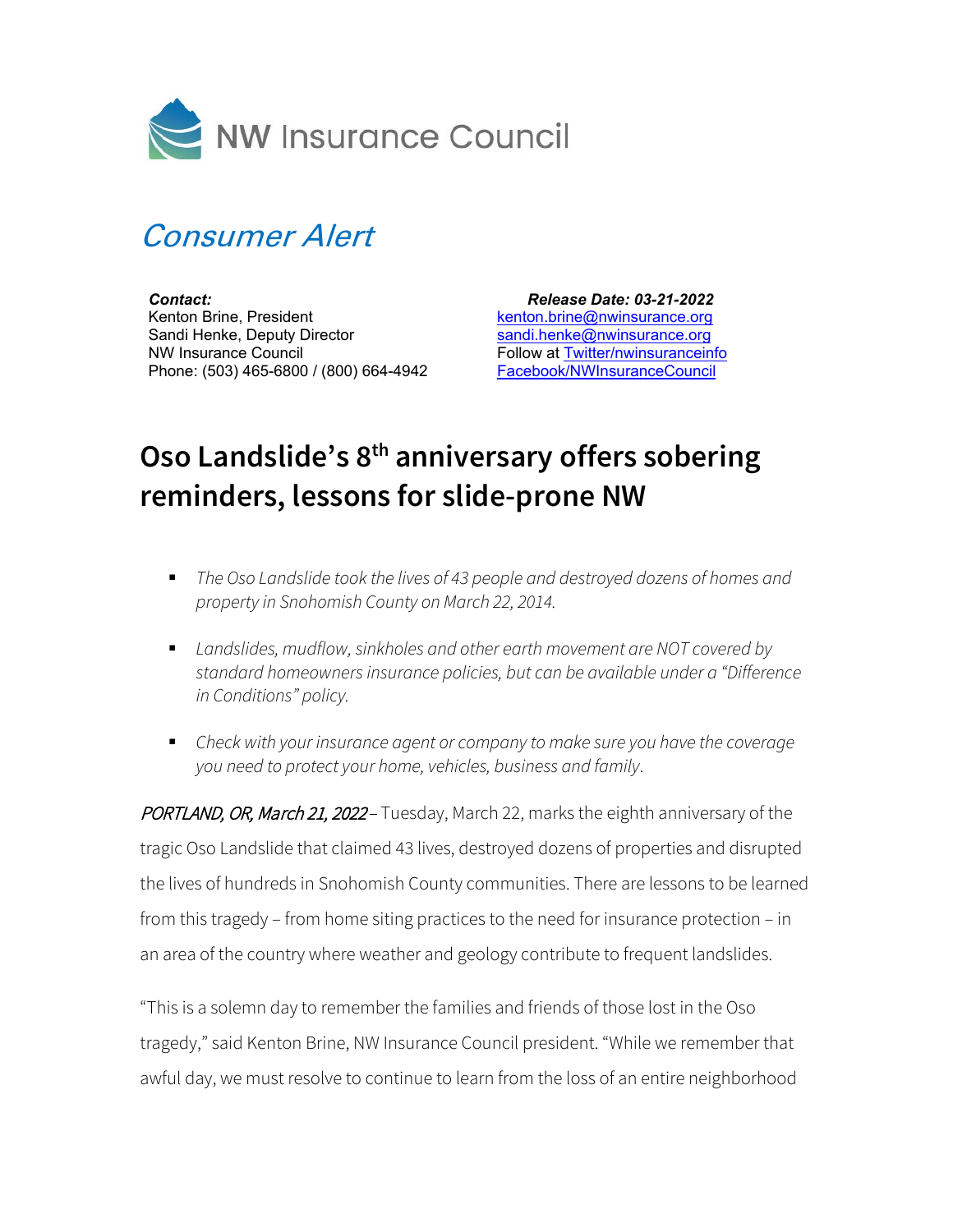and 43 souls lost there. In some instances, that means re-evaluating processes used to determine whether or how development should be allowed. In other cases, it means making sure your own home, family and business are protected from the unexpected.

"Even a small slide can cause serious damage to your home, from flooding to knocking a home off its foundation," Brine said. "To protect your investment, property owners in slide-prone areas should consider special coverage that is not included in a standard home or business insurance policy."

Standard [Homeowners](http://www.nwinsurance.org/in_homecoverage.htm) and [Business Insurance](http://www.nwinsurance.org/in_hbus.htm) policies specifically *exclude* damage caused by earth movement such as a landslide or sink hole. Special coverage for landslide[s is available](http://insurancemarketplace.com/Anonymous/Home/resultsearch.aspx?CoverageID=137&StateID=50) as a stand-alone policy for an additional cost. As with all of your insurance policies, [understanding what is and is not covered](http://www.nwinsurance.org/cm_disa.htm) is a key first step toward protecting your property before a disaster strikes.

A Difference in Conditions policy may include coverage for landslide, mudflow, earthquake and/or flood. Depending on risk factors, such as the slope of your property or proximity to a cliff, a homeowner with a \$300,000 house can expect to pay \$1,000 or more per year for this coverage.

Due to the additional cost, some may be tempted to rely on federal aid for disaster recovery. However, federal aid following a disaster often comes in the form of lowinterest loans. These loan payments are due in addition to your existing mortgage.

If you live in an area where slides or flooding have threatened properties this year or in the recent past, there are several things you can do to reduce your risk. NW Insurance Council offers the following tips:

- Create a family evacuation plan.
- Learn and recognize early landslide warning signs such as: doors or windows that stick or jam, new cracks in plaster, tile, bricks or foundations, broken underground utility lines and bulging ground at the base of a slope.